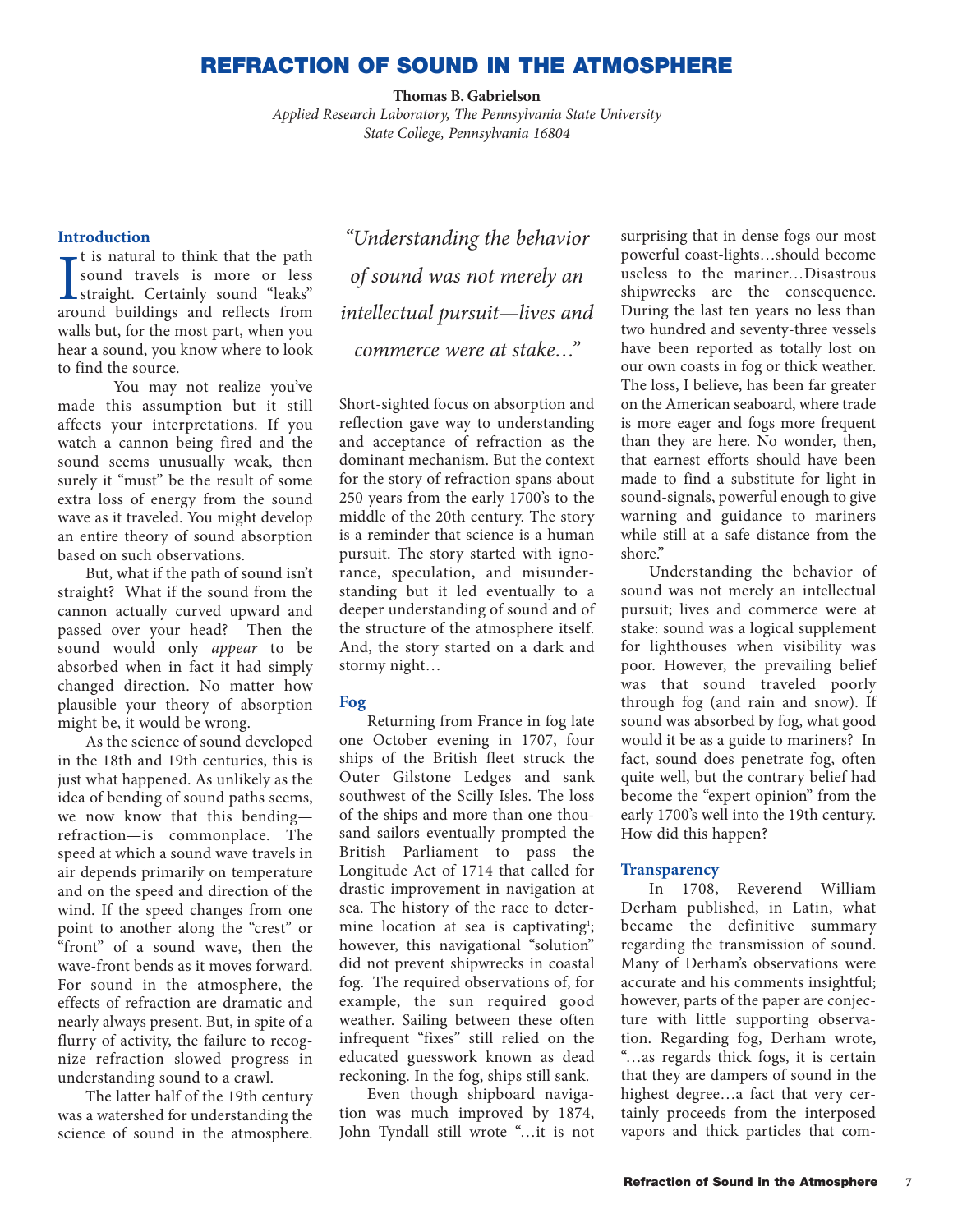pose fog." He was confident that fog presented a substantial obstacle to the transmission of sound.

But even Derham admitted that the observations were ambiguous: "A like uncertainty obtains with regard to…foggy air. In rainy and damp weather I have often observed that sounds are blunted…but the contrary also often happens." Unaware that a reduced level of sound could be evidence of the sound bending away from the listener instead of being absorbed, weak sounds were always explained by some sort of loss.

Widespread acceptance of the view that fog absorbed sound was damning to the case for acoustic fog signals. However, there was no other promising technology. Tyndall in England and Joseph Henry in the United States were convinced that a warning system for ships based on sound could be made practical and they both carried out extensive programs of experiment and observation to prove it. Tyndall attributed the prevailing views regarding the absorptive power of fog to uncritical acceptance of Derham's work.

Before presenting his own observations as rebuttal, Tyndall collected some of the prevailing views: "Fog is a mixture of air and globules of water, and at each of the innumerable surfaces where these two touch, a portion of the vibration is reflected and lost." "…we must have some measure of fog's power of stopping sound…It seems probable that this will bear some simple relation to its opacity to light…" "Fogs have a remarkable power of deadening sound…" "…fogs and falling rain, but more especially snow, tend powerfully to obstruct the propagation of sound…" "That sound does not readily penetrate fog is a matter of common observation."

As Tyndall, Henry, and others discovered, instances of *excellent* sound transmission through fog, rain, or snow



*Fig. 1. In 1708, William Derham introduced the concept that suspended particles whether tiny droplets of water in fog, rain drops, or snow flakes—would absorb and scatter sound perhaps in a manner similar to their effect on light. He might have drawn a figure like this where the sound waves (red) advancing to the right are either scattered from the particles or the friction between the waves and the particles robs the wave of energy. Waves do scatter strongly from particles if the wavelength of the wave is similar in size or smaller than the particles and this is the case for light. However, the wavelengths of audible sound waves are far larger than the particles of fog, rain, or snow so the scattering is much too weak to explain the observations of poor sound reception.*

were easy to find. How, then, did the belief in the sounddeadening power of fog become so ingrained? It was simply too easy to believe that fog would dampen sound. The temptation to compare sound to light was irresistible: light seemed to travel more or less straight and heavy rain, snow, and fog blocked its path. Sometimes sound did seem reduced in foggy weather, sometimes it didn't, but it was easier to dismiss the contrary evidence than it was to explain it.

The belief that acoustical transparency was somehow related to optical transparency prevailed for a century and a half. But, in many ways, sound and light were already known to be quite different. Sound traveled better with the wind than against the wind, houses and hills didn't always block sound, and distant sounds seemed clearer and louder at night than during the day.

Curious aberrations in the behavior of sound stimulated further investigation. Sometimes an event was clearly visible but the sounds were not heard. In Tyndall's 1874 paper, he included a letter from R. G. H. Kean who had watched the Battle of Gaines's Mill during the American Civil War<sup>2</sup>. Kean wrote, "I distinctly saw the musket-fire of both lines…I saw batteries of artillery on both sides come into action and fire rapidly. Yet looking for near two hours, from about 5 to 7 P.M. on a midsummer afternoon, at a battle in which at least 50,000 men were actually engaged, and doubtless at least 100 pieces of field-artillery…*not a single sound of the battle* was audible to General Randolph and myself…[However, the] cannonade of that very battle was distinctly heard at Amhurst Court-house, 100 miles west of Richmond, as I have been most credibly informed<sup>3</sup>."

Inaudibility of loud sounds at short distances with good visibility was fatal to arguments based on transparency. Inaudibility could be explained by extreme absorption from some other mechanism. However, the "reappearance" of those sounds at extremely long distances could not be explained by absorption of any kind.

What is, at first, inexplicable stimulates explanation, debate, and experiment. As is common in the history of science, the search for understanding of the nature of sound transmission in the atmosphere started with remarkable observations. Plausible (but often incorrect) explanations followed. More observations raised more questions and stimulated a series of provocative and sometimes daring experiments. These observations and experiments eventually led to a deeper understanding not only of sound propagation but of the nature of the atmosphere itself.

## **Flocculence**

In an attempt to bolster support for acoustic fog signals, Tyndall observed the sounds at sea from on-shore horns, sirens, and cannon fire. On one voyage he recorded that "…the rain at length reached us; but although it was falling heavily all the way between us and the Foreland the sound, instead of being deadened, rose perceptibly in power. Hail was now added to the rain, and the shower reached a tropical violence. …In the midst of this furious squall both the horns and the siren were distinctly heard; and as the shower lightened, thus lessening the local pattering, the sounds so rose in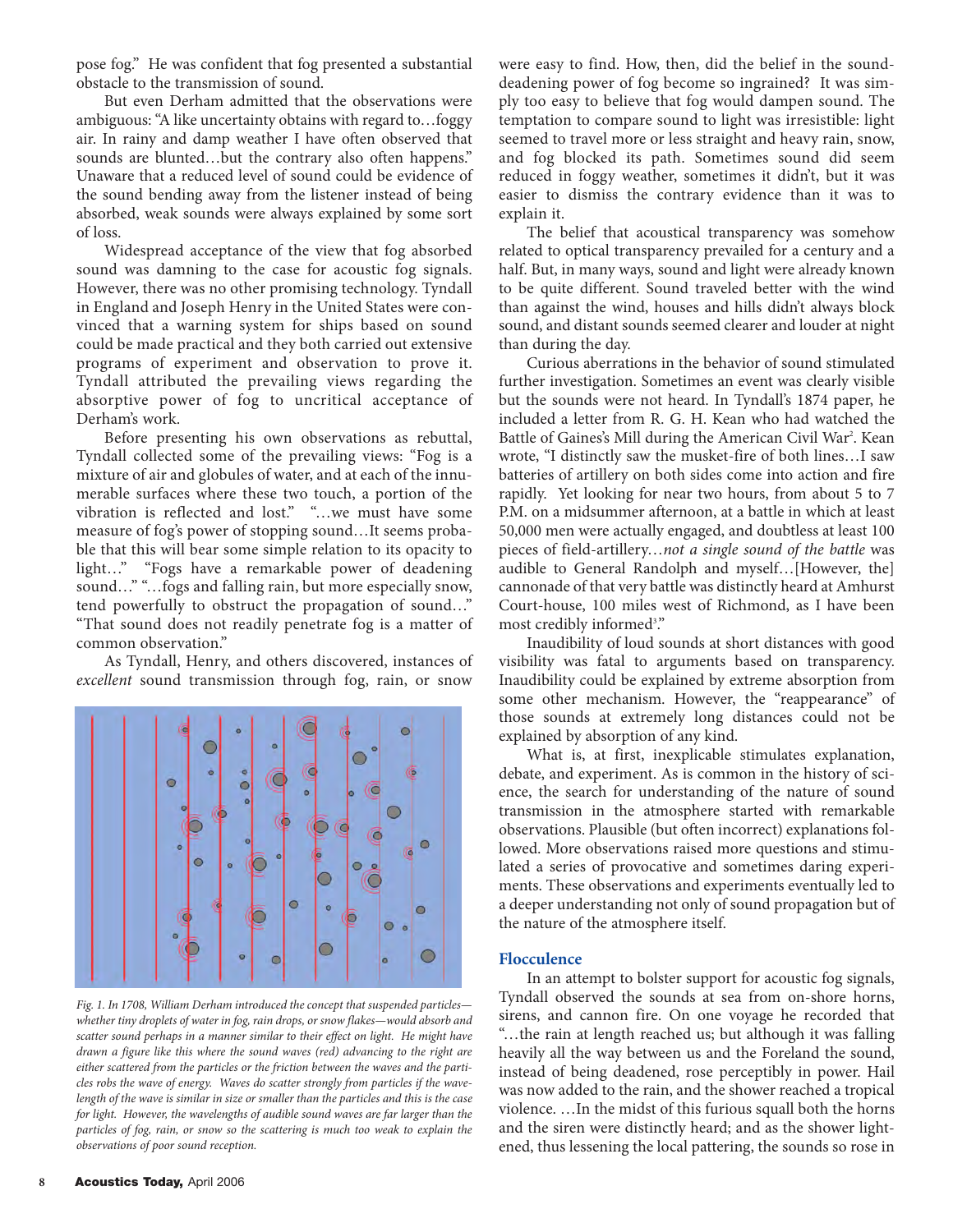power that we heard…louder than they had been heard through the rainless atmosphere. …This observation is entirely opposed to prevalent notions…"

While Tyndall found many examples of good sound transmission when optical visibility was poor, he also observed poor sound transmission when the air was clear. These latter observations were fatal to the transparency arguments. Regarding his inability to hear a powerful siren on a clear day, Tyndall wrote: "…what…could so destroy [the air's] homogeneity as to enable it to quench in so short a distance so vast a body of sound?…As I stood upon the deck of the 'Irené' pondering it, I became conscious of the exceeding power of the sun beating against my back and heating the objects near me. Beams of equal power were falling on the sea, and must have produced copious evaporation. That the vapour generated should so rise and mingle with the air as to form an absolutely homogeneous medium I considered in the highest degree improbable. It would be sure, I thought, to rise in streams, breaking through the superincumbent air now at one point now at another, thus rendering the air *flocculent* with wreaths and striae…At the limiting surfaces of these spaces, though invisible, we should have the conditions necessary to the production of partial echoes and the consequent waste of sound."



*Fig. 2. John Tyndall's concept of flocculence supplanted earlier scattering theories because it seemed to explain poor propagation of sound in optically clear conditions. Tyndall believed that convection currents and streams of vapor would create enough discontinuities in density or sound speed to scatter (and absorb) sound. He might have drawn a figure like this one to illustrate sound waves (red) passing through regions of vapors (shaded). Even though the idea of refraction developed at about the same time as Tyndall's work, Tyndall believed that the loss processes were the primary processes by which sound amplitude was reduced. This sort of scattering and absorption does occur but it is far too weak to explain the large fluctuations in sound level that were often observed.*

While such processes in the atmosphere do scatter sound, the effects are not strong enough to explain the dramatic decrease in sound audibility in many conditions. But Tyndall was confident that he had found the answer: "The real enemy to the transmission of sound through the atmosphere…has been proved to be not rain, nor hail, nor haze, nor fog, nor snow…but water in a vaporous form, mingled with the air so as to render it acoustically turbid and flocculent…Thus, I think, has been removed the last of a congeries

of errors that for more than a century and a half have been associated with the transmission of sound by the atmosphere." But Tyndall had replaced one error with another<sup>4</sup>.

He even went so far as to devise an intricate apparatus in to demonstrate the absorption of sound by flocculence. He arranged a series of tubes that fed carbon dioxide ("carbonic acid") into a duct from above and another series of tubes that fed methane ("coal gas") in from below. This produced alternating layers of heavy and light gas in the duct that successfully attenuated sound passing through the duct. But the "flocculence" was exaggerated far beyond anything that would occur naturally.



*Fig. 3. Since experiments were difficult to perform in the field, Tyndall set out to prove that inhomogeneities in the atmosphere could extinguish sound. He built this intricate apparatus in which carbon dioxide ("carbonic acid") was introduced through many tubes above a duct and methane ("coal gas") was introduced through many tubes beneath. The heavier carbon dioxide flowed downward through the acoustic duct and the lighter methane flowed upward. The tube arrangement created alternating layers of light and heavy gas. The sound detector was a sensitive flame shown at the right. The apparatus produced very high losses in sound level but the inhomogeneity was exaggerated far beyond what would occur in the atmosphere. (From Tyndall's On Sound.)*

More observations raised more questions. Sound seemed to travel better at night than during the day. Perhaps the sounds just seemed louder because background noise was lower at night. This was an admirable guess—even today, the loudness of a signal is often confused with the ability to distinguish a signal from surrounding noise. However, Baron von Humboldt provided convincing, contrary evidence. On an expedition to South America, he wrote that the sounds from a waterfall on the Orinoco River were stronger and clearer at night than during the day even though, in the jungle, insect and animal noises were much louder at night than during the day. Humboldt's explanation was similar to Tyndall's, though: Humboldt reasoned that, during the day, uneven heating of the ground caused strong upward and uneven currents of air that scattered the sound.

The Tyndall-Humboldt hypothesis was credible and contains some truth: turbulence in the atmosphere does scatter sound. However, plausibility is no guarantee of accuracy. The effects observed by Humboldt and Tyndall were too strong to be explained by scattering from turbulence; these effects had their roots in another cause entirely.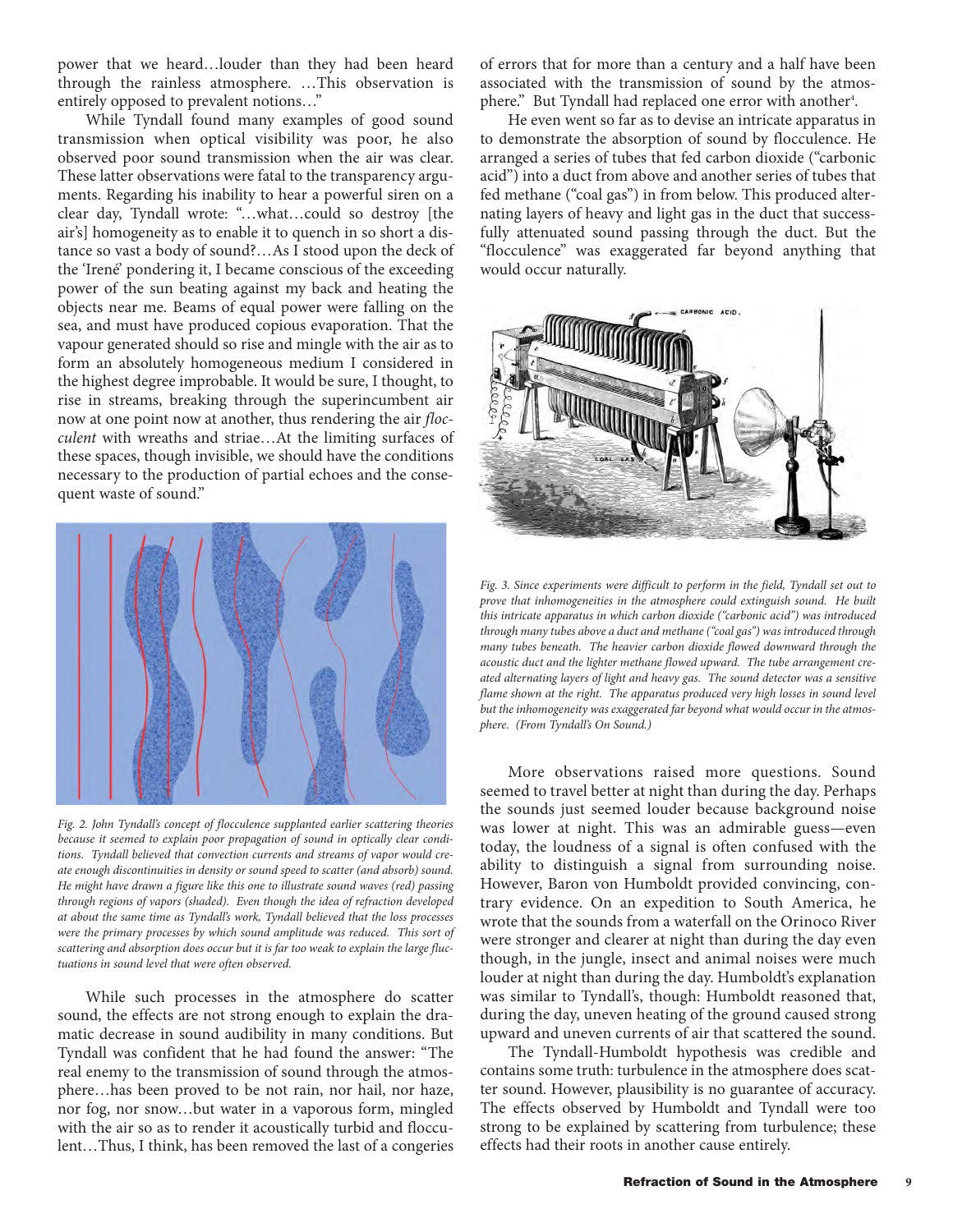#### **Refraction by wind gradients**

In 1857, George Stokes suggested that the wind passing over the ground—its speed increasing naturally with height—might be the reason that sounds seemed louder downwind than upwind. Sound waves might be "bent" instead of scattered or absorbed. Stokes' view was revolutionary. Some conditions would bend the waves upward over the head of the observer; other conditions would bend the waves down toward the observer. The sound was not absorbed, just redirected. Initially unaware of Stokes's suggestion, Osborne Reynolds had the same idea and he proposed to test the hypothesis.

By the middle of the 19th century, the banks of the river Medlock near Manchester had been replaced by walls. Here, in 1874, Reynolds tried an experiment. He released drops of water into the river near the Oxford Road Bridge: "A pipe sent a succession of drops into the water at a few inches from the wall, that, falling from a considerable height, made very definite waves…Had the water been at rest [the waves] would have been semicircular rings; as it was, the front of the waves up the stream…gradually died out, showing the effect of divergence. The waves proceeding down the stream were, on the other hand, inclined to the wall that they approached."



*Fig. 4. A reproduction of Osborne Reynolds' sketch of the wave motion on the surface of flowing water. He let drops of water fall into the Medlock River in Manchester where the river flowed past a smooth wall. The flow of the river increases in speed with distance away from the wall and this causes the waves to weaken and lift away from the wall in the upstream (to the left) direction. Reynolds uses the thickness of the lines to indicate the strength of the wave – stronger downstream than upstream along the wall. The curved path would only be clear by watching the waves themselves. The breaks shown to the left of the source Reynolds attributes to interference but this is not fundamental to the process of refraction. (From Reynolds, 1873/4.)*

Reynolds proposed that sound waves in the atmosphere behaved in the same way as the water waves on the river's surface. The variation in flow speed of the water—slow at the wall, faster away from the wall—caused the water waves to bend from their normal circular arcs. The waves appeared to be lifting away from the wall as they advanced in the upstream direction while bending toward the wall and strengthening in the downstream direction. This bending of the waves is refraction. Refraction is not caused simply by the flow of the water but by the increase in flow speed with distance from the wall.

Imagine dropping a stick into the river near the wall. The stick would rotate. The end farther from the wall is in faster flow while the end nearer the wall is in slower flow. If the stick was instead a portion of a moving wave front, this rotation would change the wave's direction of travel. If that portion of the wave had been traveling initially upstream, the rotation would cause the wave to veer away from the wall toward the middle of the river. If that portion of the wave had been traveling initially downstream, the rotation would cause it to bend toward the wall. An observer at the wall would see the upstream wave weaken and eventually leave the wall altogether while the downstream wave would seem to strengthen.

In still air, sound waves travel with a speed that depends on the temperature of the air. If the air is also moving, this motion adds to the wave speed if the wind is in the direction of travel and it subtracts from the wave speed if the wind is in the opposite direction. In fact, Reverend Derham had recognized this but he thought that the acceleration or retardation by the wind caused the difference in sound intensity. Stokes understood that a wind that increases in speed with altitude would bend wave fronts traveling in the upwind direction, lifting them away from the ground. This would produce a rapid decrease in audibility. In air, the effect can be so strong that a signal heard clearly at some distance downwind may, at the same distance upwind, be faint or inaudible.

This redirection or refraction of sound caused by variation in wind speed was a new and revolutionary hypothesis. More importantly, Reynolds realized that the hypothesis could be verified with a simple test.

Reynolds wrote: "Thus the effect of wind is not to destroy the sound, but to raise the ends of the wave, that would otherwise move along the ground, to such a height that they pass over our heads…It will at once be perceived that by this action of the wind the distance to which sounds can be heard to windward *must depend on the elevation of the observer* and the sound-producing body…It is difficult to conceive how it can have been overlooked, except that, in nine cases out of ten, sounds are not continuous, and thus do not afford an opportunity of comparing their distinctness at different places…Elevation, however, clearly offered a crucial test whether such an action as that I have described was the cause of the effect of wind upon sound." Reynolds also recognized the value of a continuous sound: "My apparatus consisted of an electrical bell, mounted on a case containing a battery. The bell was placed horizontally on the top of the case, so that it could be heard equally well in all directions…" Furthermore, he arranged to vary the elevation of the observer (or the source of sound).

Upwind of the source, "…at all distances greater than 20 yards from the bell the sound was much less at the ground than a few feet above it; and I was able to recover the sound after it had been lost in every direction by [climbing] a tree, and even more definitely by raising the bell on to a post 4 feet high, that had the effect of doubling the range of the sound…"

Reynolds distinguished himself by his approach to investigation: he proposed a hypothesis that sound traveling into the wind would be refracted upward by the increasing wind speed (the wind speed "gradient") with altitude; he made a critical, testable prediction—that the sound would increase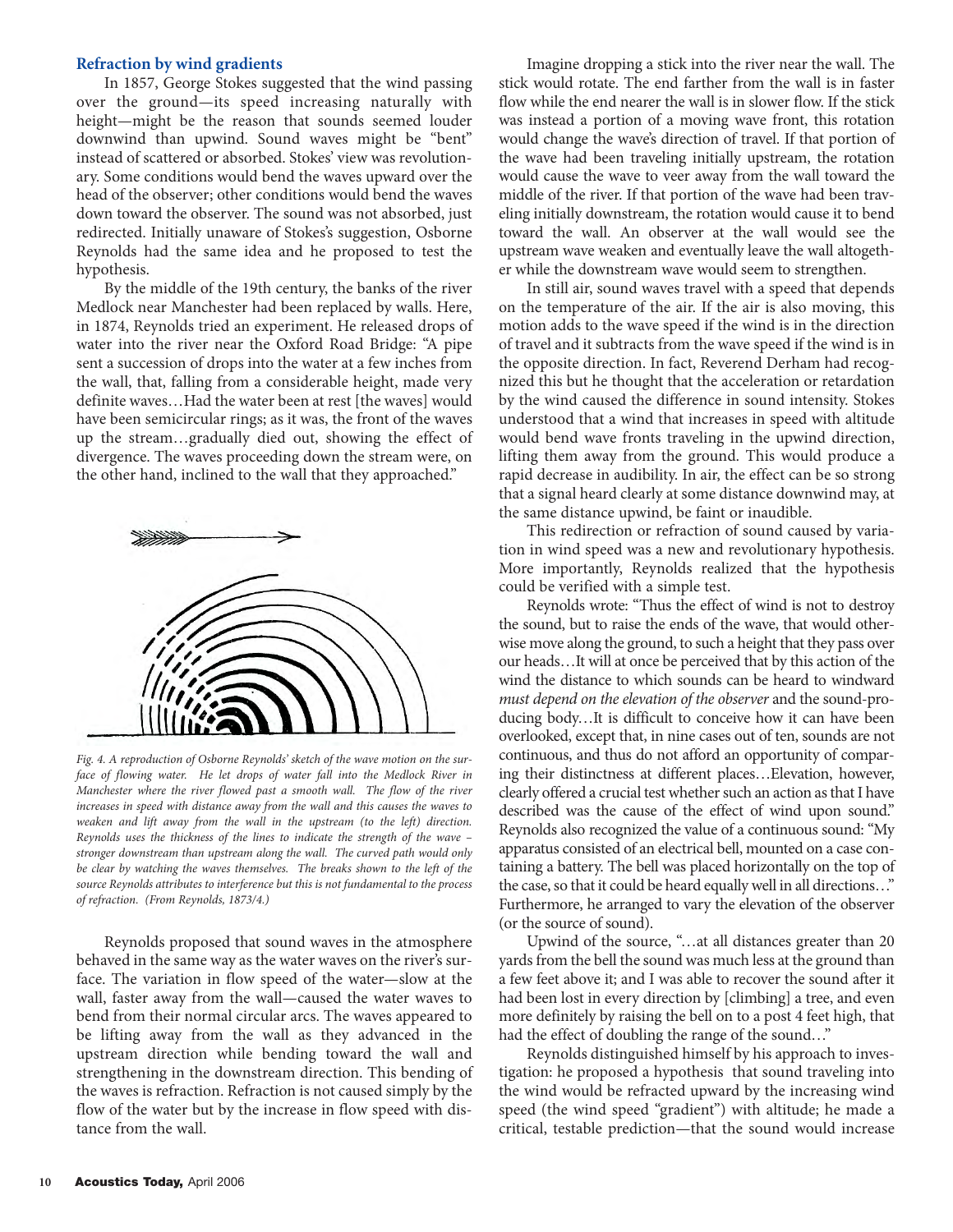

*Fig. 5. Wind near the Earth's surface ordinarily increases in strength with altitude. This motion of the air coupled with the natural wave motion causes the waves to tilt downwind. Waves (the red arcs) that start out into the wind (to the left, above), tilt upward and may eventually pass over the head of an observer on that side of the source. Waves that start out with the wind (to the right, above) tilt downward toward the ground. If this happens, then, an observer upwind (to the left) of the source and in the acoustic "shadow" could regain the sound by climbing higher. George Stokes predicted wind-driven refraction in 1857 and in 1873 Osborne Reynolds made a number of experiments with a battery-driven bell to demonstrate what was happening.*

with elevation of the observer; and he performed the test—by climbing a tree.

Derham had suggested that optical and acoustical transparency were linked. This hypothesis was testable but it was not tested (at least with published results) until Tyndall's negative results. Tyndall (and others) suggested that inhomogeneity and turbulence in the air caused poor sound transmission. Tyndall attempted to test this hypothesis in the laboratory but his apparatus exaggerated the inhomogeneity so much that the test results had little meaning. Reynolds took Stokes' hypothesis, identified a critical prediction, and tested the prediction under realistic conditions.

# **Refraction by temperature gradients**

The second half of the 19th century saw rapid progress. Reynolds had verified Stokes' theory. Furthermore, Reynolds realized that any change in the effective wave speed could cause refraction. Wind has a strong effect on the speed of sound in the air but sound speed is also a function of temperature. If the temperature of the atmosphere changed with altitude, then so would the sound speed and waves would, again, change direction—bending toward regions of lower sound speed (lower temperature) and away from regions of higher sound speed (higher temperature).

Even in the 1700's reliable and portable thermometers were available and explorers often carried them. Mountain climbers recorded a general decrease in temperature with altitude but these measurements were suspect: the temperatures were influenced by proximity to the ground. So the observed temperature decline may not have been a funda-

# **Environmental Noise Management**

Brüel & Kjær introduces a new generation of noise management solutions based on state-of-the-art technology and compliant with the EU Noise Directive

#### **New Noise Management Software**

- · User-friendly graphical user interface
- Modular
- Modern software architecture
- · Scalable for handling multiple clients, large areas & individual tasks

#### **New Noise Monitoring Terminal Plus**

- · Powerful & modular
- · Optimized for outdoor use
- Custom designed enclosure
- Can be controlled remotely

#### **New Outdoor Microphone**

- Measures in all weather conditions
- Easy click-on/off assembly
- Robust exterior housing
- Outstanding stability guarantees long term unattended outdoor use

For more information contact your local representative or go to www.bksv.com

HEADQUARTERS: DK-2850 Nærum · Denmark · Telephone: +45 4580 0500 Fax: +45 4580 1405 · www.bksv.com · info@bksv.com North America (+61) 800 332 2040



**An Integrated Approach** Brüel & Kjær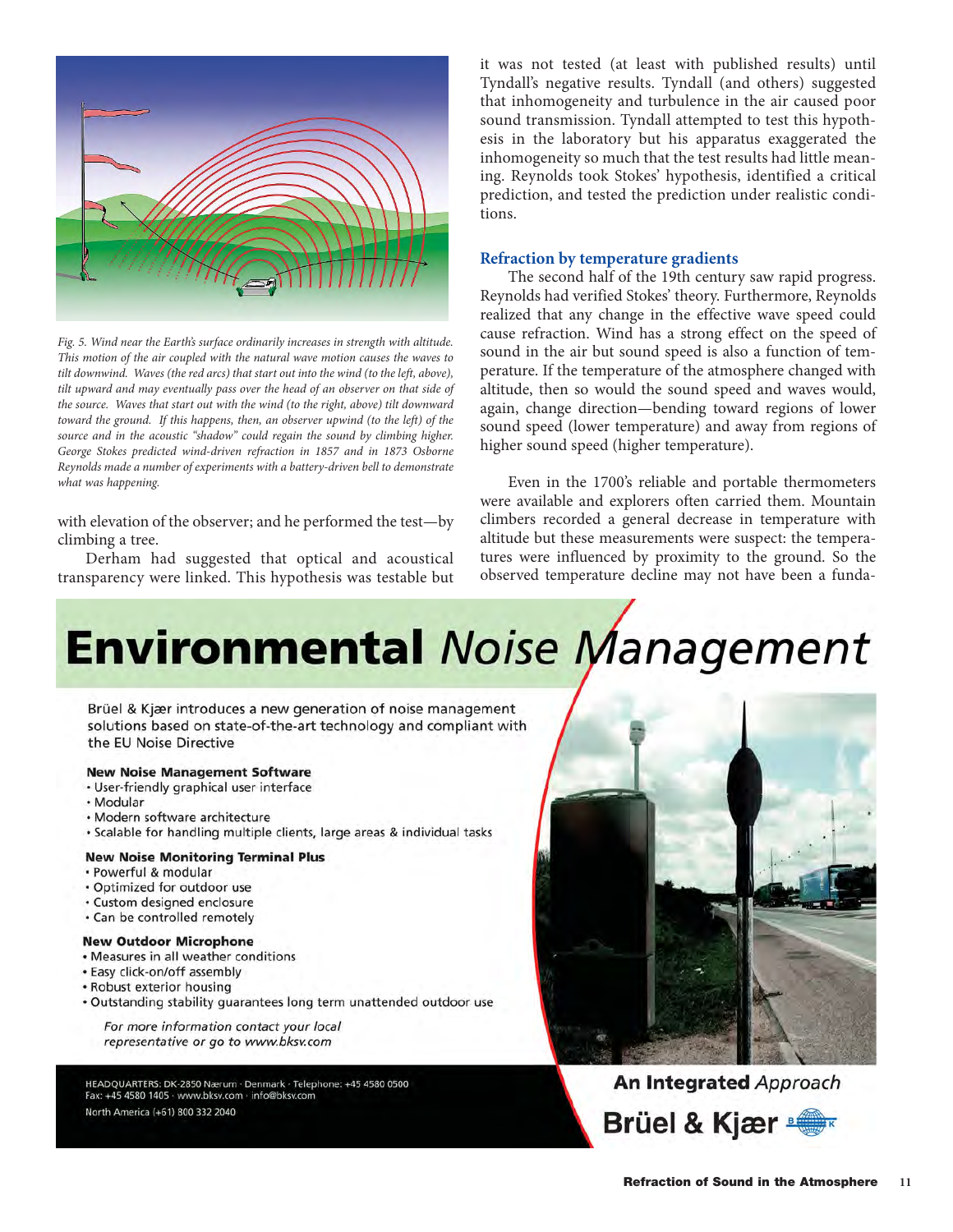

*Fig. 6. In the daytime, the temperature normally decreases with altitude. This causes sound to be refracted upward, which reduces the sound level for an observer on the ground. Although the effects of wind often overwhelm those of temperature with respect to refraction, when winds are light, the daytime temperature decrease can cause unexpectedly low sound levels from distant sources.*

mental characteristic of the atmosphere.

In 1749, Alexander Wilson, Professor of Practical Astronomy at the University of Glasgow, suggested a direct measurement: "Mr. Wilson proposed…to explore the temperature of the atmosphere in the higher regions, by raising a number of paper kites, one above another, upon the same line with thermometers appended…Upon launching these kites…the uppermost one ascended to an amazing height, disappearing at times among the white summer clouds…To obtain the information they wanted, they contrived that thermometers, properly secured, and having bushy tossels of paper tied to them, should be let fall at stated periods from some of the higher kites; that was accomplished by the gradual singeing of a match-line." Success depended on recovering and reading the thermometers quickly. Considering the difficulty of interpreting the thermometer readings after having fallen back to Earth, it is not surprising that Wilson did not publish the results of these measurements.

A century after Wilson's kite experiments there was a dramatic increase in manned balloon flights for scientific observation. Large fabric balloons filled with "carbureted hydrogen" (methane) lifted scientists and their instruments to tens of thousands of feet altitude. Although the instrumentation was crude by today's standards, the investigators built sun shields to reduce direct solar heating of their thermometers and they forced air past the thermometers to hasten their response to changes in temperature. Temperature measurements from these flights convinced Reynolds that temperature-induced refraction might be possible.

Without oxygen, these aeronauts measured temperature, pressure, and humidity to remarkable altitudes. The British Association for the Advancement of Science funded a series of balloon flights, the first few with John Welsh as the science observer. Then, James Glaisher flew a longer series of more ambitious flights. In fact, "ambitious" hardly does them justice. With Mr. Coxwell as pilot, Glaisher ascended from Wolverhampton on September 5, 1862: "Discharging sand, we… attained the altitude of five miles, and the temperature had passed below zero… we ascended still higher… and I also found a difficulty in seeing clearly… I could not see the column of mercury in the wet-bulb thermometer, nor the hands of the watch, nor the fine divisions on any instrument… In consequence, however, of the rotatory motion of the balloon… the valve-line had become entangled, and [Mr. Coxwell] had to leave the car and mount into the ring to readjust it. I then looked at the barometer, and found its reading to be 9 3/4 in., still decreasing fast, implying a height exceeding 29,000 feet.

"Shortly after I laid my arm upon the table, possessed of its full vigour, but on being desirous of using it I found it powerless…trying to move the other arm, I found it powerless, also…then I fell backwards, my back resting against the side of the car and my head on its edge…I suddenly became unconscious as on going to sleep…Mr. Coxwell told me that while in the ring he felt it piercingly cold, that hoarfrost was all round the neck of the balloon, and that on attempting to leave the ring he found his hands frozen. He had, therefore, to place his arms on the ring, and drop down…when he felt insensibility coming over him too, he became anxious to



*Fig. 7. Before the development of radio telemetry, much of the information about temperature, humidity, and wind speed in the atmosphere came from scientific balloon flights. Some of these expeditions were harrowing. James Glaisher's flight on September 5, 1862 probably exceeded 30 000 feet and nearly killed Glaisher and Coxwell, the pilot. However, data from these 19th century balloon flights came at the right time to support the concept of refraction of sound. In a curious reversal, once atmospheric measurements established refraction as an important effect, sound was later used to probe the upper atmosphere determining both temperature and wind speed at altitudes well in excess of even unmanned balloon flights. (From Glaisher's Travels in the Air.)*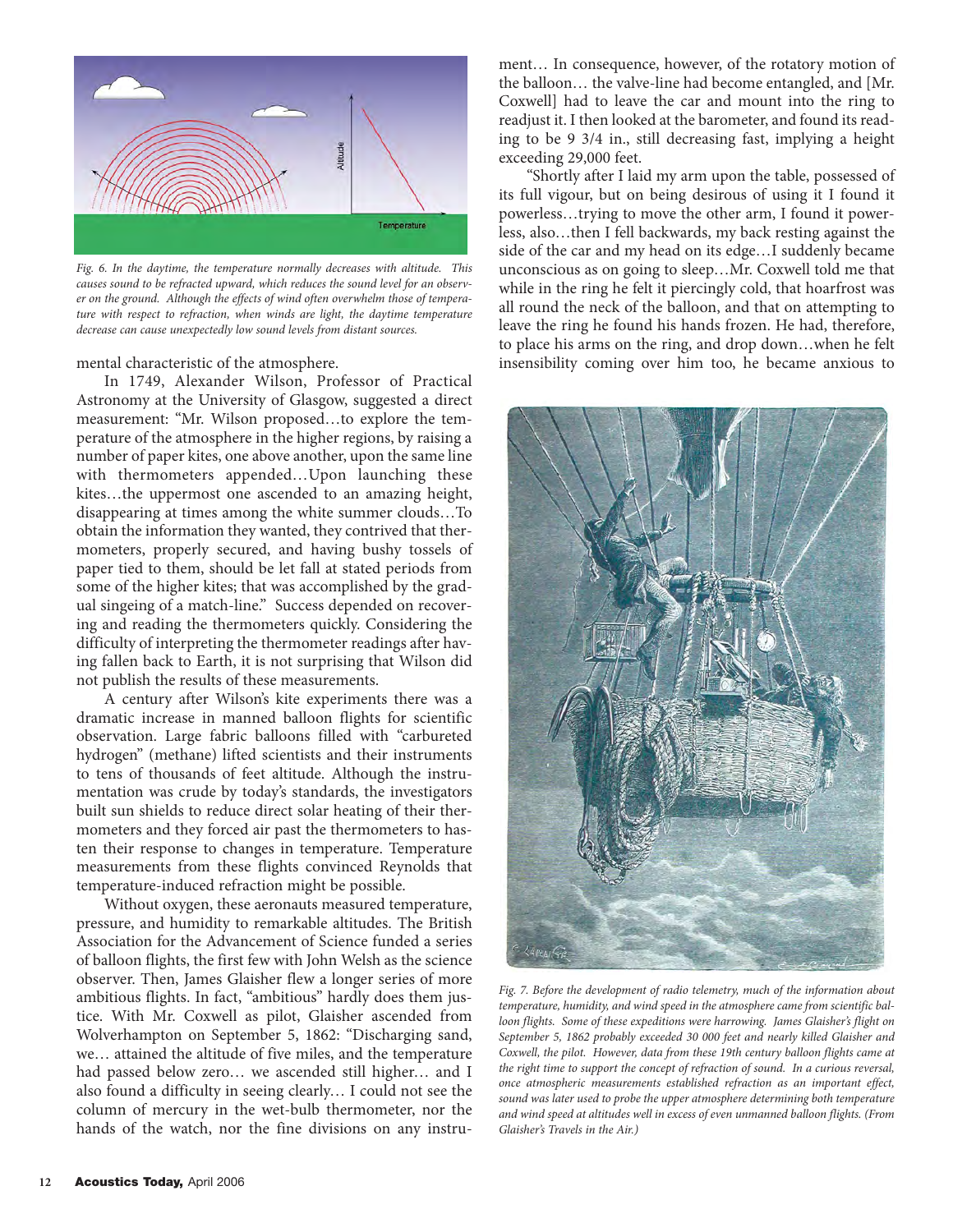open the valve…ultimately he succeeded, by seizing the cord with his teeth and dipping his head two or three times, until the balloon took a decided turn downward." They probably reached at least 30,000 feet on this near-fatal flight.

Less hazardous but even more intriguing were the results from the rare night-time flights. On October 2, 1865, "When the sun had set for nearly three-quarters of an hour…the balloon left Woolwich Arsenal…the temperature at the time being 56° [F]…Within three or four minutes a height of 900 feet was reached…the temperature was 57° and increasing; on reaching 1,200 feet high it had increased to 58.9°. We then descended to 900 feet, and the temperature decreased to 57.8°; on beginning to ascend again the temperature increased to 59.6° at 1,900 feet high…in the several subsequent ascents and descents the temperature increased with elevation, and decreased on approaching the earth…This result was remarkable indeed."

While it was easy for these investigators to believe that the temperature would drop with altitude, they were astonished that, in some circumstances, the temperature increased with altitude. The "normal" drop in temperature produced upward refraction of sound and reduced audibility of sounds near the ground. The night-time temperature "inversion" would produce downward refraction of sound and, consequently, better audibility of distant sounds at night!

Reynolds wanted to prove that temperature gradients could refract sound but he found the experiments frustrating. The effects produced by winds are often larger than the effects produced by temperature gradients: "…Mr. Glaisher's ballon ascents in 1862…found that when cloudy the mean rate of diminution for the first 300 feet was 0.5° [F] for each 100 feet, and that when clear it was 1°...this rate of refraction is very small compared with that caused even by a very moderate wind… This renders the experiment very difficult to carry out…"

But the idea was provocative and it was worth trying to find conditions sufficiently calm. "In the hope of improving the conditions of the experiments, I accepted the invitation of my friend Major Hare, of Docking in West Norfolk, to accompany him in his yacht the 'Feronia' during a cruise on the east coast, taking rockets [as sources of sound] with me. Here I spend three weeks without having a single calm day."

Success often follows persistence and Reynolds finally found a day with little wind and a daytime temperature inversion. He observed excellent sound transmission: "With regard to the cause of the exceptional distances over which we heard the sounds on the 19th of August, 1874…All the morning I had been watching the distant objects to see whether they were lifted or depressed by the refraction of light. They loomed to a remarkable degree that showed that the upward variation of temperature was the reverse of what I wanted…The looming of the distant objects showed that the air was colder below than above. This would tend to bring the sound down and intensify it at the surface of the water in fact convert the sea into a whispering-gallery."

Reynolds recognized that temperature gradients would refract both light and sound. He had hoped to find a calm day with a normal decrease in temperature with altitude and



*Fig. 8. A temperature increase (an "inversion") with altitude often occurs at night and this causes sound to be refracted downward, which enhances the sounds for an observer on the ground. On an expedition to Venezuela in 1899, Baron von Humboldt observed much better sound transmission from a waterfall on the Orinoco River at night than during the day. Such early observations revealed features of the surface layers of the atmosphere but temperature inversions are also a permanent feature of the stratosphere and account, in part, for long-range transmission of sound to hundreds of kilometers.*

reduced audibility of sound but the enhanced sound transmission with a temperature inversion was just as convincing.

The experiments of Reynolds and others eventually led to acceptance of refraction as a principal agent in producing wide variations in audibility of distant sounds. Reynolds acknowledged that there could be other effects including Tyndall's flocculence: "With respect to the stoppage of the sound by the heterogeneity of the atmosphere…it seems to me that it must exist, but that it must at all times be confined to a very small distance above the earth's surface and be over land." Unfortunately, Reynolds' explanation for the weakness of this form of scattering was flawed: "That, as a rule, there are no streams of heated air ascending to any considerable height over land, is definitely proved [!] by the fact that the light smoke from burning weeds never, or very seldom, attains an elevation of any thing like 100 feet." Rising currents of air can, in fact, reach tens of thousands of feet above the Earth's surface; a fact exploited by soaring birds and glider pilots.

Science rarely takes the shortest path from problem to solution. When several effects operate simultaneously, we like to think that we can isolate the major effect, then remove it through a clever experiment and study the next most important effect. In reality, it may not even be obvious what the major effect is. For a century and a half after Derham's paper, scattering by suspended particles (water, snow, hail) was taken to be the primary cause of the peculiarities of sound transmission. Observational evidence did not support this, however, so Humboldt, Tyndall and others postulated that inhomogeneities (flocculence) from mixing processes caused excessive scattering (or absorption) of sound. Plausible, perhaps, but for audible frequencies in the atmosphere, refraction normally dominates; progress in understanding sound propagation was slow until this dominant mechanism was uncovered.

As soon as refraction of sound had reconciled the peculiarities of sound transmission over distances of tens of meters to kilometers, other, more bizarre observations zones of silence interspersed *between* zones of audibility, for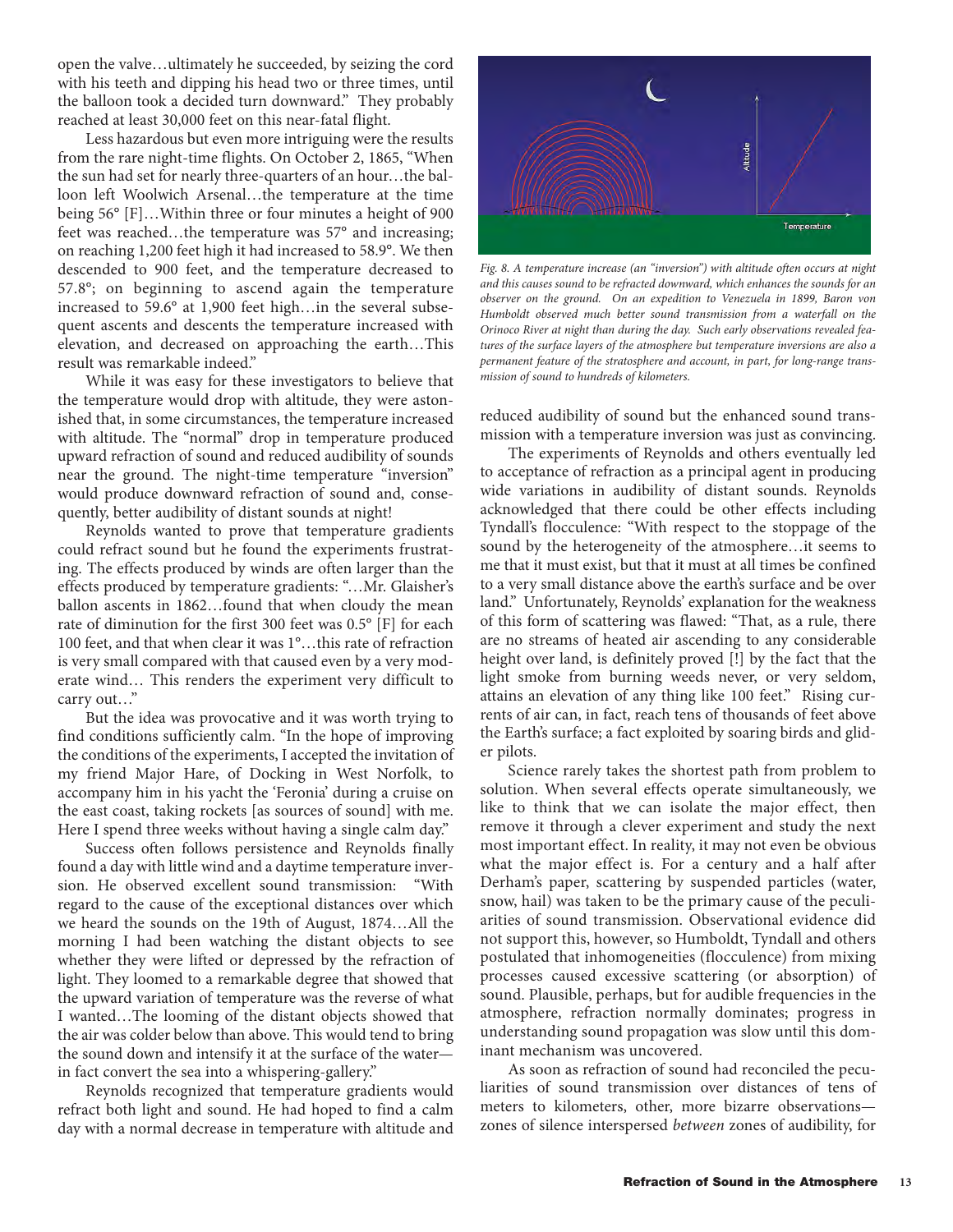

*Fig. 9. Near the ground, the air temperature gradient (its change with height) often changes from night to day. The upper graph shows the variation in temperature sampled every ten seconds for three sensors located at 0.2 (blue), 2 (black), and 4 (red) meters above the ground. At night, the ground cools by radiation into the clear sky so the temperature of the air above the ground increases with height. After sunrise, solar heating of the ground reverses the temperature gradient: the temperature at 0.2 meters (blue curve) is higher than that at 4 meters (red curve). The spike after sunrise is probably a small convection current—it was accompanied by a noticeable breeze. The temperature gradient every ten minutes is shown in the lower plot. A line leaning to the right (and colored red) indicates an increase in temperature with altitude (an "inversion") whereas a line leaning to the left (and colored blue) indicates a decrease in temperature with height. (Data taken by the author.)*

example—begged for similar resolution. Furthermore, the roles started to reverse. At first, the vagaries of sound propagation prompted investigation of the atmosphere. Gradually, however, sound became a valuable tool for understanding the properties of the atmosphere.

#### **Into the stratosphere**

With the recognition of refraction by either wind or temperature gradients, Kean's inability to hear the battle at Gaines's Mill now had a reasonable explanation: little or no wind was reported<sup>5</sup> but the normal temperature decline with altitude produced sufficient upward refraction to prevent Kean from hearing the sounds of rifle and cannon fire. Why, though, were the same sounds heard 100 miles away? If refraction could explain the short-range observations, could it also account for the more distant ones? But what would bring the sound back down at such long ranges?

As common as refraction of sound might be, it took unexpected observations to make people notice. World War I provided a tragically constant source of powerful explosive sounds. Gunfire in France might not be audible within a few kilometers of the source but might be heard hundreds of kilometers away in England.

Isolated large explosions provided additional evidence for

long-range effects. Beno Gutenberg wrote: "In 1904, G. von dem Borne investigated a region where an explosion of dynamite had been heard. He found that there were two distinct zones of audibility, one surrounding the source and another, separated from the first by a "zone of silence," at a greater distance. Many subsequent investigations have shown that usually two or more zones of audibility result from explosions." "The data…have led to the conclusion that the sound waves that arrive at the second and succeeding zones have traveled through the stratosphere and that their velocity at the highest point exceeds the velocity of sound near the ground." "The outer boundary of the [second] zone is fixed by the rays that have their highest points between 60 and 70 km above the ground. As Schrödinger has shown no sound can be transmitted at greater heights because the distance between the molecules is too large there."

(Erwin Schrödinger<sup>6</sup>, published an account in 1917 of what we now call classical absorption—the absorption of sound from viscosity and thermal conductivity. Schrödinger calculated high levels of absorption at extreme altitudes; so high that refraction of audible sound from heights above 60 km or so would not be observed.)

In order to refract sound back down to earth more than 100 km from the source, the refraction must have been taking place at higher altitudes than could be explained by refraction from surface winds or near-surface temperature gradients. Not only that, the zones of audibility seemed to extend further to the east in the winter and further to the west in the summer. The success of refraction in explaining propagation of sound over shorter distances suggested looking for refraction at higher altitudes. But what was the cause: wind, temperature, or something else?

The road to discovery continued to twist, turn, and even reverse direction. Up to this time, balloon observations of



*Fig. 10. Observations of unusually long-distance propagation of sound, especially during World War I, led to a series of ambitious experiments after the war. Large explosions were set off and observers reported whether or not they heard the explosion. The results of one such explosion at Kummersdorf (south of Berlin) on December 18, 1925 are shown here. The cross-hatched regions in the figure above are those regions in which the explosion was heard. The ring-like structure with zones of audibility alternating with zones of silence suggested that the sound was reflecting from the ground and then being refracted back down to the ground over and over. The distance between rings suggested that the refraction was taking place in the stratosphere. (Adapted from B. Gutenberg, Handbuch der Geophysik with the base map used by permission from The Historical Atlas by William R. Shephard, 1911.)*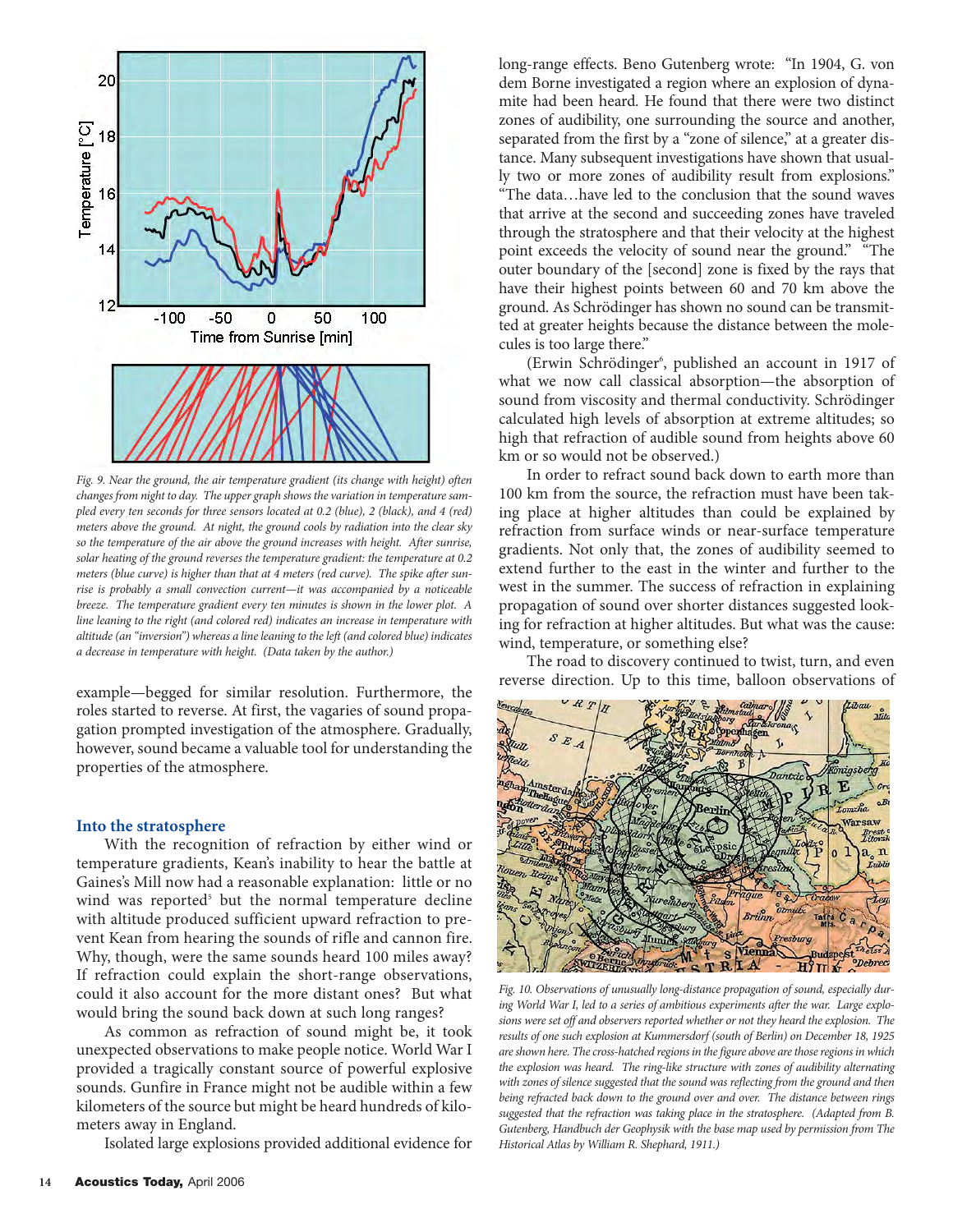temperature had only extended far enough in altitude to show a general temperature decline with hints that it might be approaching a constant value. It was generally assumed either that the temperature was constant above these altitudes or that, above this isothermal layer, the temperature continued to decrease.

A more palatable option than an increase in temperature at high altitudes was the idea of a "hydrogen atmosphere." It made perfect sense that lighter gases in the atmosphere would rise and heavier gases would sink. The upper atmosphere should be rich in hydrogen<sup>7</sup>. Since the sound speed in hydrogen is much higher than in air, this wonderfully plausible hydrogen atmosphere should refract sound downward from extreme altitudes.

The hydrogen atmosphere was doomed, though. In 1918 F. J. W. Whipple wrote, "The beautiful theory of von dem Borne that explains the existence of the outer zone of audibility by the refraction of the sound-rays on reaching the regions in which hydrogen is the principal constituent of the atmosphere…has been severely criticized on the ground that the transmission of sufficient energy through such a diffuse medium back into the lower atmosphere was impossible. [Also] the tendency of the outer zone of audibility to lie on one side of the source is a recognized difficulty in the way of this theory. Obviously it can offer no explanation of the shifting of the zone from season to season."

Furthermore, the kinetic theory of gases was reaching maturity and Sir James Jeans showed that the molecular velocities in hydrogen were high enough that hydrogen would escape rapidly into space instead of accumulating at the top of the atmosphere.

Whipple did not realize that the hydrogen atmosphere itself was untenable. Nonetheless, he did propose an alternate solution: "In the absence of any other hypothesis, it may be suggested that the winds at great heights, say 20 km or more, may be sufficiently strong and sufficiently regular to cause the observed effects. It is known that wind-speed generally reaches a maximum at the base of the stratosphere and falls off rapidly above that limit, but it is possible that there is a régime of much stronger winds at higher levels and that they blow with the regularity of the Monsoons." As it turns out, he was half right. Seasonally reversing winds in the stratosphere do produce a seasonal variation in the zones of audibility but this is coupled with an increase in temperature at high altitude. Wind would produce zones of audibility only in the direction toward which the winds were blowing. The observed zones of audibility often extended in full or almost full rings around the source so wind could not be the sole agent of refraction.

Although it was the least "reasonable" of the mechanisms for high-altitude refraction, it seemed that a high-altitude temperature increase was the only mechanism compatible with the observations. What could produce such a temperature increase?

In 1923, F. A. Lindemann and G. M. B. Dobson published their predictions of the temperature and density of the upper atmosphere based on observation of visible meteor tracks: "…existing observations enable us to say with considerable certainty that the density at heights above 65 km is

very much higher than is commonly supposed, and that the temperature must increase from its value of something like 220° [K] at heights between 12 and 50 km., to something like 300° [K] at these heights…"

Edward Gowan followed with a paper in 1928 suggesting that ozone was the cause of this upper atmosphere temperature increase: "Lindemann and Dobson have calculated the density of the atmosphere from observations of meteors. From the abnormally high values obtained they conclude that the temperature above 60 km is of the order of 300° K…The author's [Gowan's] suggested explanation of the occurrence of a high temperature at such heights was the strong absorption of solar energy in the ozone<sup>8</sup> that has been observed. Whipple refers to the zones of audibility that occur at some distance around big explosions. Assuming a reasonably sharp transition of temperature from 220° to 280° K at a height of about 60 km., he makes a rough estimate of the minimum radius of the outer zone audibility. This agrees well with observations that have been made."

A decade later, Gutenburg gave one of the strongest endorsements of the role of acoustics in upper atmosphere research: "The best information regarding the temperature between 30 and 60 km is derived from observations that give the velocity of sound waves at these altitudes. [However] at higher levels the absorption of sound increases so fast with elevation that the usefulness of sound waves for temperature determinations decreases rapidly above the level of 60 to 70 km."

Gutenburg continues: "Many attempts have been made to explain the high temperatures at heights between about 40 and 60 km…there is little doubt that absorption of the solar radiation by ozone and water vapor play the major roles in



*Fig. 11. Once refraction was understood, the propagation of sound became an important method for probing the upper atmosphere. This graph shows the variation in temperature with altitude inferred from measurements of sound in Northern Germany (adapted from Gutenberg, 1946). The winter profile is shown in blue; the summer profile in red. At the time of Gutenberg's work, the variation in temperature above 60 km was conjecture. Later work verified the decrease from 60 to 80 km and a subsequent increase in temperature above 80 km. The temperature profiles from the ground to 10 km were determined from balloon measurements.*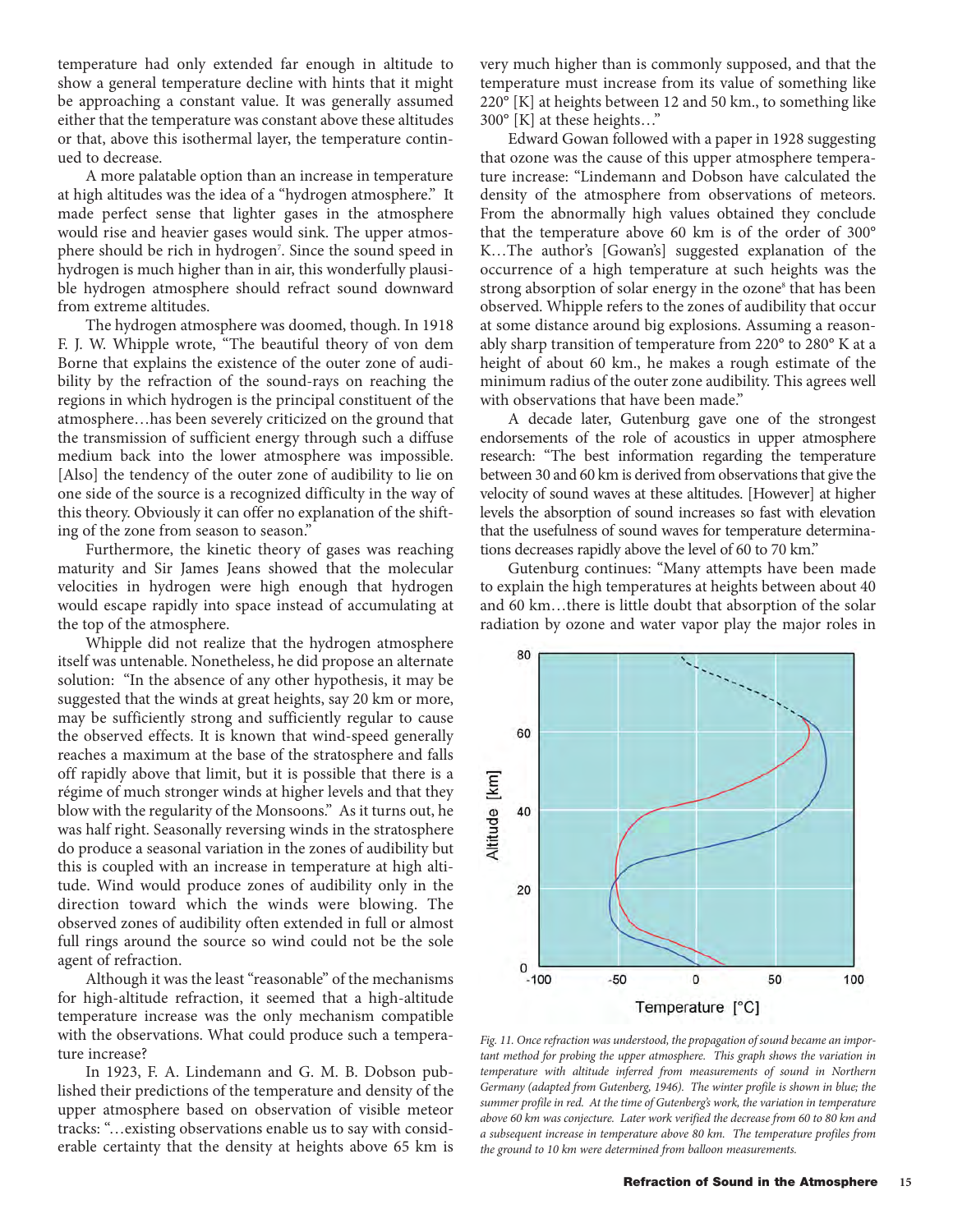producing these high temperatures."

While other methods of atmospheric research were being developed, refraction of sound remained one of the cornerstones. Any proposed structure for the atmosphere that did not explain long-range refraction of sound was unacceptable.

#### **Into the 20th century**

By the early 1900's, refraction of sound in the atmosphere was accepted widely. Extensive direct measurement by balloons, kites, and airplanes had exposed the major temperature and wind variations with altitude in the lower atmosphere. Innovative indirect observations of sound, meteor trails, and high-altitude clouds had established the gross features of temperature and wind variations in the stratosphere. By the end of World War II, high-altitude balloon flights confirmed the already suspected seasonal wind direction reversal in the stratosphere—flow toward the west in the summer and toward the east in the winter.

Infrequent and expensive manned balloon flights gave way to regular measurements from unmanned balloons, airplanes and, later, rockets. Sounding rockets probed altitudes much higher than balloons but the problem of temperature measurement was not solved merely by flying a temperature sensor on a rocket. At extreme altitudes the sensor may reach thermal equilibrium with solar radiation instead of with the tenuous air surrounding the sensor. Furthermore, any temperature reading must be corrected for the compressional heating produced by the fast-moving nose of the rocket.



*Fig. 12. The seasonal change in wind direction and speed in the stratosphere was also determined from measurement of sound propagation from explosives. A. P. Crary determined these wind speed profiles for the summer (red) and winter (blue) in Alaska in 1948 and 1949. The points indicated by the circles and x's were determined from acoustic measurements. The regions below 20 km are representative of historical measurement by balloon. Many other experiments verified this general behavior—the reversal in direction of stratospheric winds from summer to winter. (The Jet Stream occurs at altitudes generally between 10 and 15 km in the region of non-reversing winds.) The temperature and wind speed variations in the upper atmosphere explained both the occurrence of zones of silence and zones of audibility and the shifting of those zones with season. (Adapted from Crary, 1950.)*

Density measurements offer a less intuitive but more reliable method for high-altitude temperature determination. The temperature can be calculated from the density if the altitude and molecular weight of the air are known. The density can be inferred from a dynamic pressure ("pitot") probe on a rocket. A more creative approach is to eject an inflatable sphere during the rocket's ascent. Aerodynamic drag on the sphere controls its subsequent path. By tracking the trajectory of the sphere, the density can calculated from the sphere's acceleration and drag coefficient. (Osborne Reynolds would be pleased: the coefficient of drag for a sphere is a function of the "Reynolds Number.")

The study of atmospheric sound from 1700 to the first half of the 20th century is a fascinating story of the real scientific method—the human method—with the foibles and mis-steps, arguments and experiments, errors and corrections of science and scientists. Derham's "expert opinion" in the early 1700's hindered understanding for more than a century. Scientists in the mid-1800's rebutted these opinions but replaced them with other errors: the new explanations were attractive and plausible but wrong. Later, evidence for refraction overwhelmed other arguments and the often strange observations were reconciled. The hydrogen atmosphere came and went but, ultimately, the study of sound exposed the general structure of winds and temperature in the upper atmosphere well before direct measurement was possible.**AT**

#### **Comments**

- 1. Dava Sobel's *Longitude* (1995) is an excellent popular account. Rupert Gould's *The Marine Chronometer* (1923) is harder to find but worth reading for the technical detail.
- 2. Many other fascinating accounts of the influence of acoustic propagation on battle strategy in the Civil War are contained in C. D. Ross, *Civil War Acoustic Shadows* (White Mane Books, Shippensburg, PA, 2001) and, by the same author, "Outdoor sound propagation in the US Civil War," Applied Acoustics **59**, 137-147 (2000).
- 3. Tyndall did not embrace the concept of refraction. It is curious that Kean's letter is reproduced apparently in its entirety in Tyndall's 1874 paper but the remarkable statement about hearing the battle sounds 100 miles away was omitted when Tyndall quotes from the letter in his 1908 book, *Sound*.
- 4. At least he was questioning the prevailing views and challenging the scientific literature.
- 5. Artwork from the battle and reports from the Signal Corps agree that the smoke of the battle dispersed very slowly; however, it is not out of the question that a light wind played some role in the refraction.
- 6. The story of the development of atmospheric acoustics is interesting not only for the science but also for the people. Reynolds is best known not for his work in acoustics but for his work on turbulence in fluid flow and Schrödinger for his work on quantum mechanics. Werner Heisenberg—also a name from quantum mechanics—published on atmospheric science: he found a lower limit to the size of eddies in turbulence in the atmosphere.
- 7. If buoyancy alone were the controlling factor, argon—heavier than either oxygen or nitrogen – would produce an uninhabitable blanket of gas near the ground. But Lord Rayleigh didn't publish his discovery of argon until 1894.
- This statement gives the impression that ozone is a natural component of the atmosphere that happens also to absorb solar radi-